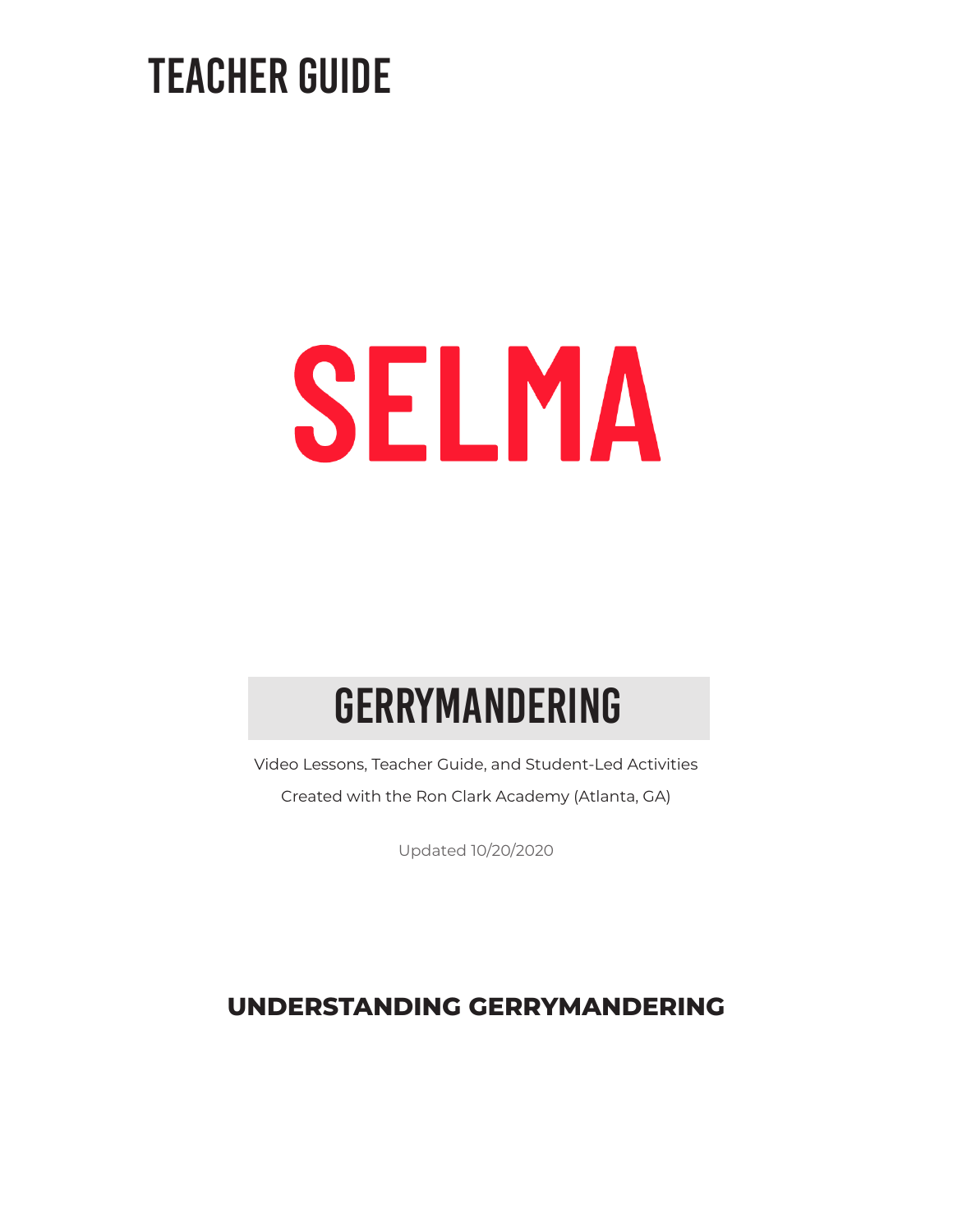# TEACHER GUIDE

#### UNDERSTANDING GERRYMANDERING

**DEAR TEACHER,**<br>In this lesson, students will be able to define and construct portmanteau words using the accompanying guide. Students will also gain knowledge about the etymology of the word *gerrymandering* and recognize its importance around voting.

#### **BACKGROUND INFORMATION:**

**Gerrymandering** – drawing political boundaries to give your party a numeric advantage over an opposing party.

**Portmanteau** – The original use of the word portmanteau meant "a large suitcase or trunk with hinged compartments opening in two halves for easy access." The word's meaning has evolved and now refers to a word that blends the sounds and combines the meanings of two other words.

The students' understanding of this literary device is fundamental to their understanding of the main concept of the lesson, which is their understanding of gerrymandering (a portmanteau word).

#### **PROCEDURES:**

#### **1. Play Part I of the video.**

#### **2. Student Activity.**

- **•** Pause the video when prompted and use the accompanying handout to facilitate student practice centered on constructing portmanteaus in a variety of ways.
- **•** Have students complete the first two sections of the handout independently as they work on constructing and deconstructing portmanteau words.
- **•** Upon completion, explain to students that they will have the opportunity to create their own portmanteau words using items found within the classroom.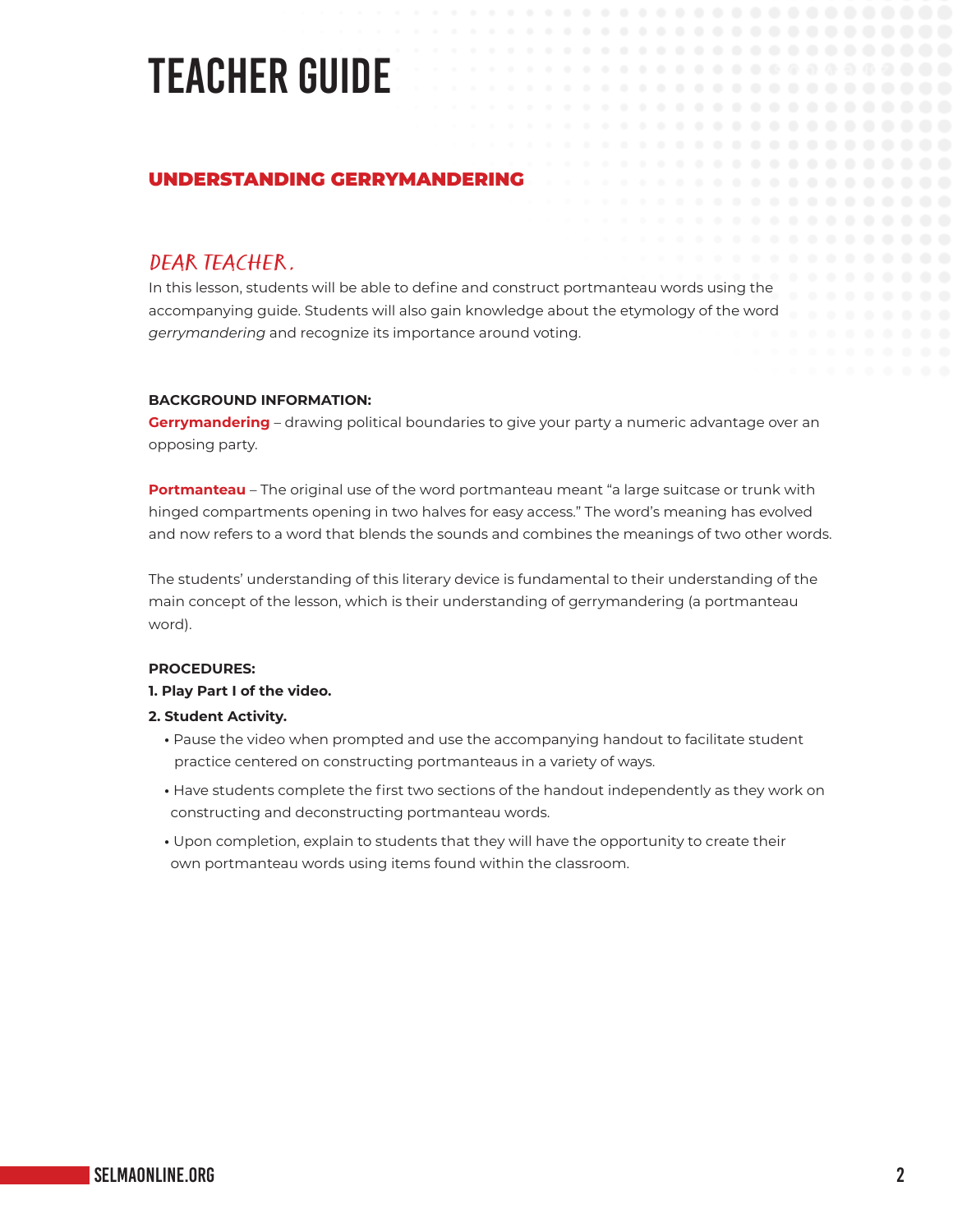### STUDENT ACTIVITY

#### **PORTMANTEAU**

#### "When two become one"

**A portmanteau word is one that blends the sounds and combines the meanings of two other words.**

Identify the portmanteau words for each combination.

| Electronic + Mail |  |
|-------------------|--|
|                   |  |

| Math $+$ Athlete = |  |
|--------------------|--|
|--------------------|--|

| iPod + Broadcast = |  |
|--------------------|--|
|                    |  |

Guess + Estimate = \_\_\_\_\_\_\_\_\_\_\_\_\_\_\_\_\_\_\_\_\_\_\_\_\_

Identify which words were combined to create the portmanteau.

\_\_\_\_\_\_\_\_\_\_\_\_\_ + \_\_\_\_\_\_\_\_\_\_\_\_\_ = smog

\_\_\_\_\_\_\_\_\_\_\_\_\_ + \_\_\_\_\_\_\_\_\_\_\_\_\_ = skort

\_\_\_\_\_\_\_\_\_\_\_\_\_ + \_\_\_\_\_\_\_\_\_\_\_\_\_ = brunch

\_\_\_\_\_\_\_\_\_\_\_\_\_ + \_\_\_\_\_\_\_\_\_\_\_\_\_ = staycation

Create your own portmanteau words using items in your classroom.

\_\_\_\_\_\_\_\_\_\_\_\_\_ + \_\_\_\_\_\_\_\_\_\_\_\_\_ = \_\_\_\_\_\_\_\_\_\_\_\_\_ + \_\_\_\_\_\_\_\_\_\_\_\_\_ = \_\_\_\_\_\_\_\_\_\_\_\_\_ + \_\_\_\_\_\_\_\_\_\_\_\_\_ =

#### **EXTENSION:**

Create a portmanteau using the names of your classmates.

\_\_\_\_\_\_\_\_\_\_\_\_\_ + \_\_\_\_\_\_\_\_\_\_\_\_\_ = \_\_\_\_\_\_\_\_\_\_\_\_\_\_\_\_\_\_\_ \_\_\_\_\_\_\_\_\_\_\_\_\_ + \_\_\_\_\_\_\_\_\_\_\_\_\_ = \_\_\_\_\_\_\_\_\_\_\_\_\_\_\_\_\_\_\_

#### Elbridge Gerry + salamander = **GERRYMANDERING**

Redistricting an area to include favorable voters for a politician or party (named for Governor Elbridge Gerry, who started the practice in 1812, and the salamander-shaped district he created in Massachusetts).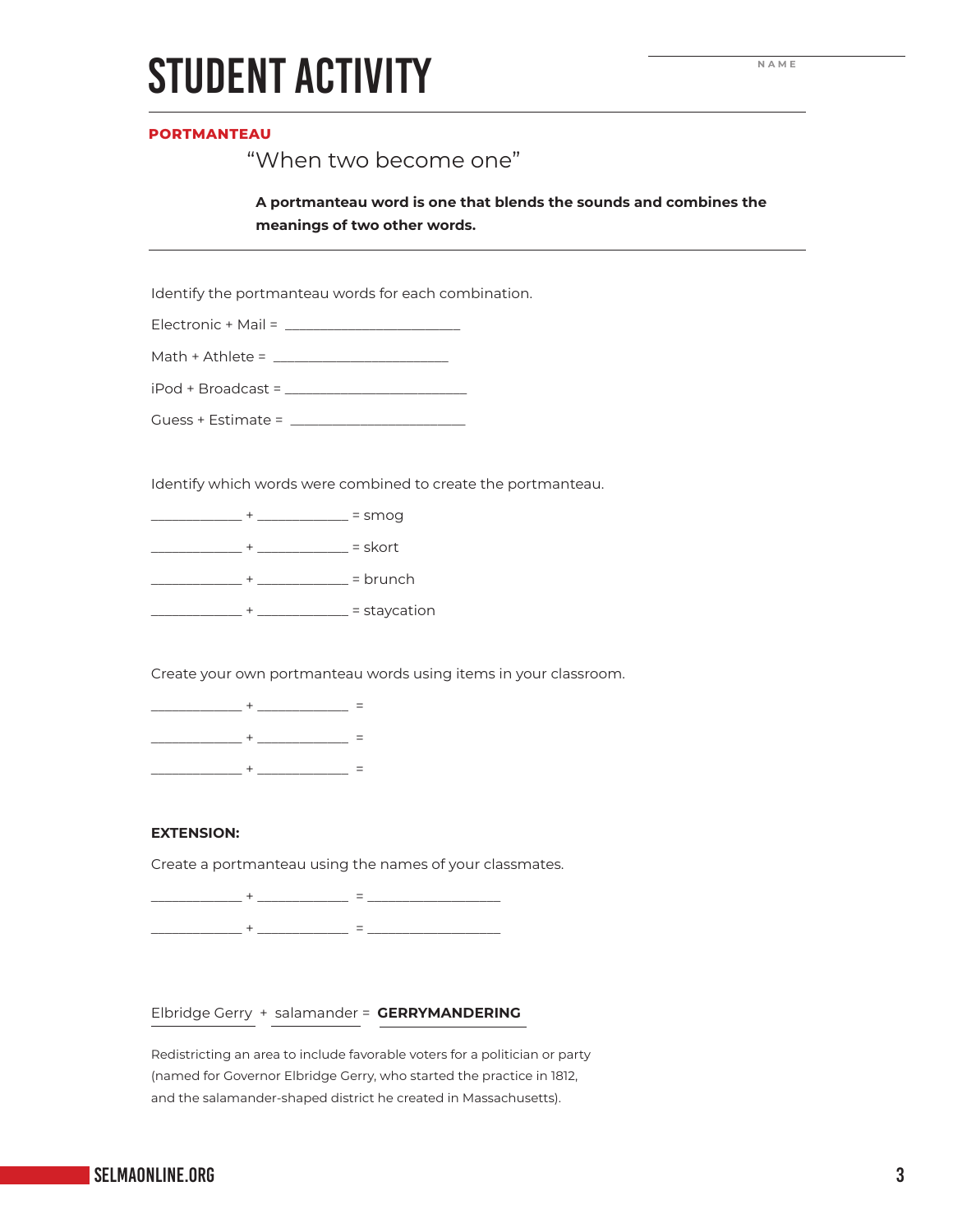

#### **PORTMANTEAU**

#### "When two become one"

**A portmanteau word is one that blends the sounds and combines the meanings of two other words.**

Identify the portmanteau words for each combination.

| Electronic + Mail = $\frac{1}{2}$ | $E-MAIL$        |
|-----------------------------------|-----------------|
| Math + Athlete =                  | <b>MATHLETE</b> |
| iPod + Broadcast = PODCAST        |                 |
|                                   |                 |

Identify which words were combined to create the portmanteau.

| <b>SMOKE</b>      | FOG             | $=$ smog       |
|-------------------|-----------------|----------------|
| SKIRT             | SHORTS          | $=$ skort      |
| BREAKFAST + LUNCH |                 | $=$ brunch     |
| <i>STA9</i>       | <b>VACATION</b> | $=$ staycation |

Create your own portmanteau words using items in your classroom.

|  |  | <b>ANSWERS WILL VARY</b> |
|--|--|--------------------------|
|  |  |                          |
|  |  |                          |

#### **EXTENSION:**

Create a portmanteau using the names of your classmates.

\_\_\_\_\_\_\_\_\_\_\_\_\_ + \_\_\_\_\_\_\_\_\_\_\_\_\_ = \_\_\_\_\_\_\_\_\_\_\_\_\_\_\_\_\_\_\_ ANSWERS WILL VARY\_\_\_\_\_\_\_\_\_\_\_\_\_ + \_\_\_\_\_\_\_\_\_\_\_\_\_ = \_\_\_\_\_\_\_\_\_\_\_\_\_\_\_\_\_\_\_

Elbridge Gerry + salamander = **GERRYMANDERING**

Redistricting an area to include favorable voters for a politician or party (named for Governor Elbridge Gerry, who started the practice in 1812, and the salamander-shaped district he created in Massachusetts).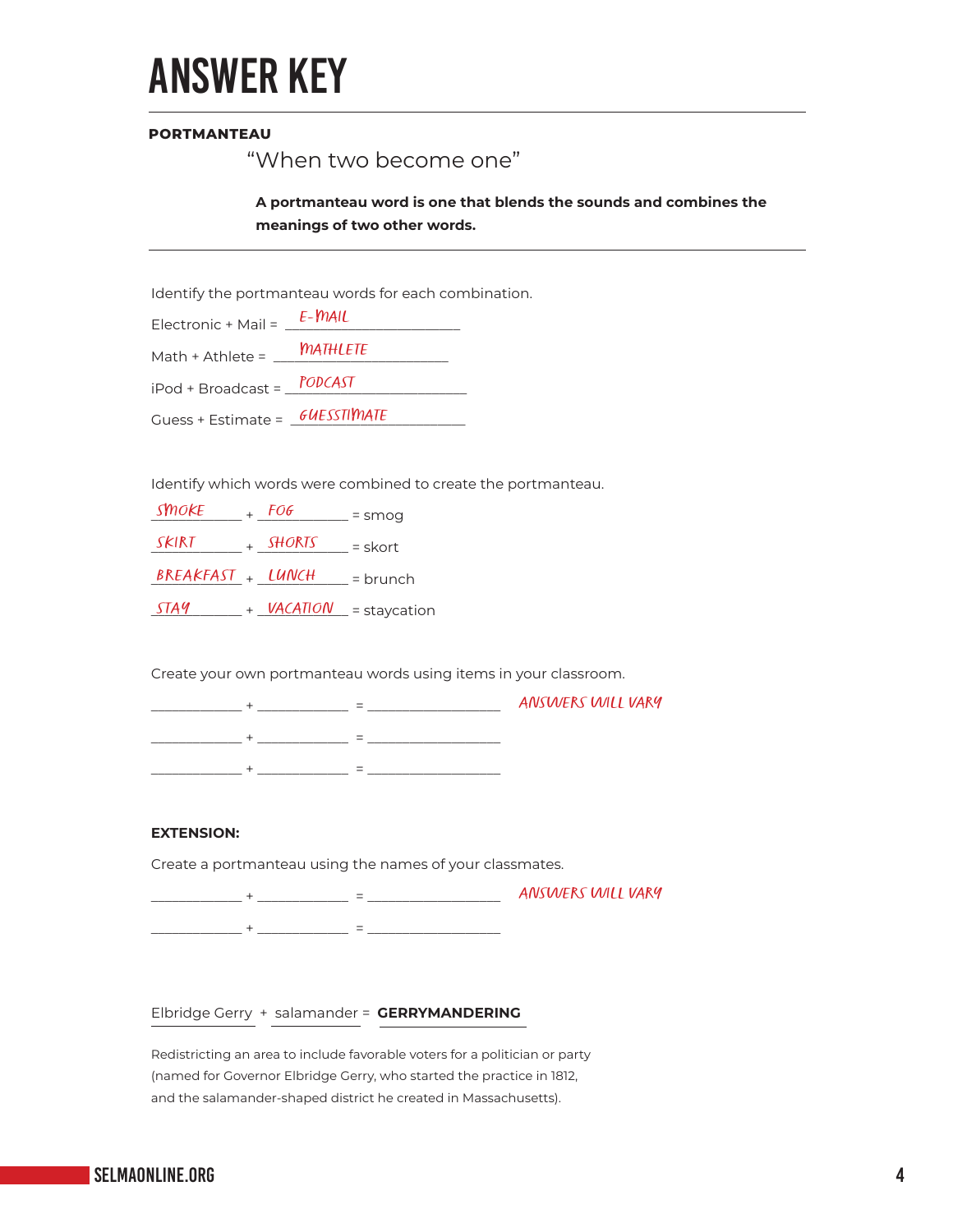### GERRYMANDERING

#### THE MATH BEHIND GERRYMANDERING

DEAR TEACHER, You can bring the mathematical connections from the movie *SELMA* into your classroom with this content-rich lesson. In this lesson, students will reason abstractly and quantitatively to explore the methodology of gerrymandering. After being introduced to the origins of gerrymandering and its history, students will investigate how math can further define this concept visually using geometry. They will dive deeper by supporting their reasoning using fractions and percentages as evidence. Invite your students into this journey through math activities that will develop problem-solving and analytical skills with this real-world concept.

#### **ACTIVITY 1: EXPLORING DIFFERENT TYPES OF GERRYMANDERING**

**GOAL:** Students will use mathematics to compare and contrast two different types of gerrymandering: packing a district and cracking a district.

#### **PROCEDURES:**

- 1. Begin the activity with a brief review of the concepts introduced in the video on gerrymandering and in the two images presented in the verzuz battle.
- 2. Distribute Activity Sheet 1 displaying the verzuz battle contenders.
- 3. Assign your students to small groups of two or three and encourage the students to determine which district plan is fair or less fair.
- 4. Ask your students to determine who should win the verzuz battle. It is important to make sure they also use numerical evidence, such as percentages and fractions, to explain their reasoning mathematically.
- 5. As a class, review each group's response before you continue playing the video. You may even want to declare a clear verzuz battle winner as a class based on the numerical evidence.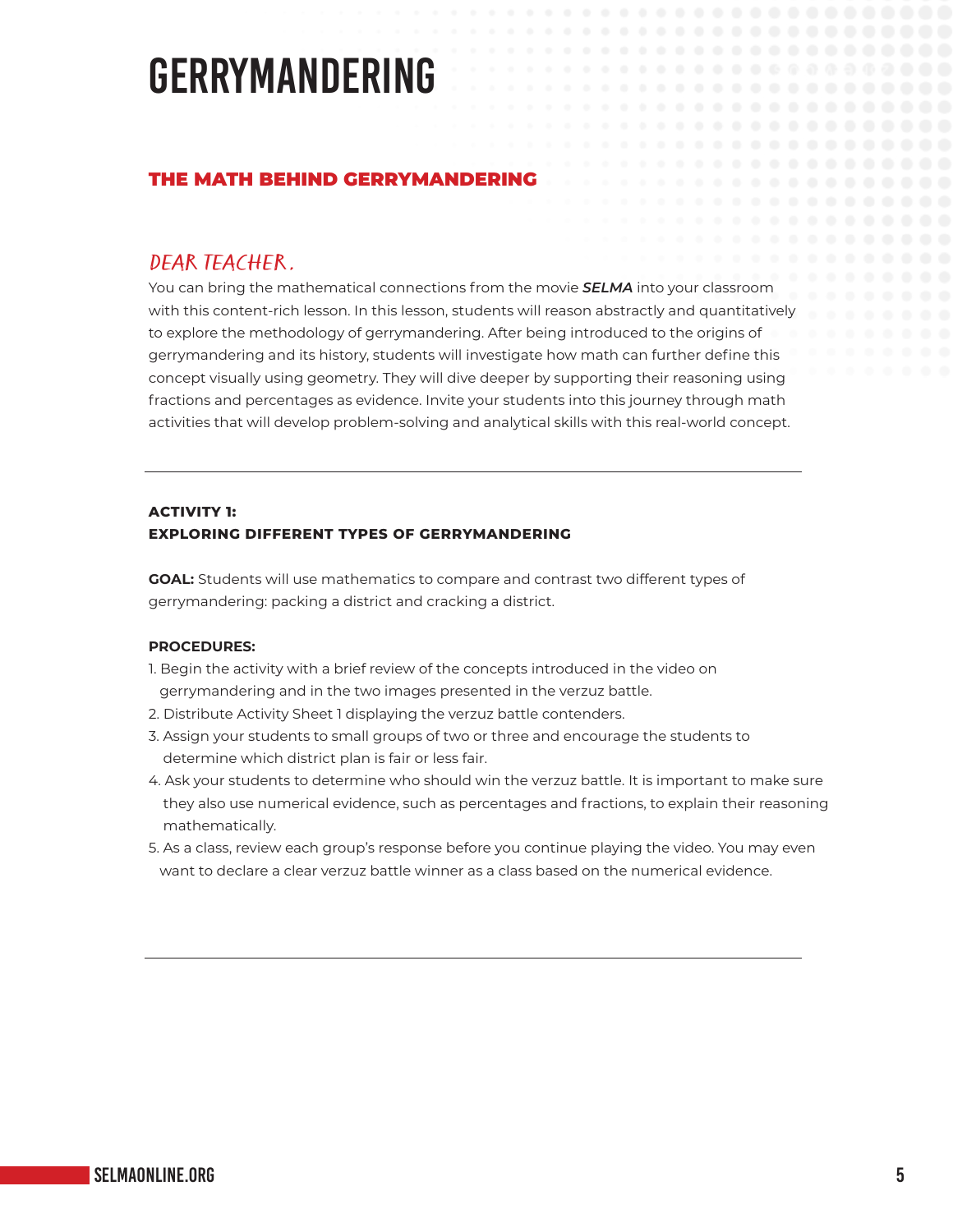#### THE MATH BEHIND GERRYMANDERING

#### **ACTIVITY 2: USING ANALYTICS TO REDISTRICT A STATE**

**GOAL:** Students will apply mathematical reasoning and their previous knowledge to fairly draw congressional district lines for State H.

#### **PROCEDURES:**

- 1. Begin the activity with a class discussion of what has been presented in the video thus far and remind the class of what they decided was fair or less fair when districting.
- 2. Distribute Activity Sheet 2 displaying the verzuz battle contenders.
- 3. As a class, look at the location of the voters for the A. Ham party and the A. Burr party. Discuss factors that can come into play when creating district lines for State H or what type of lines or figures could be best to draw when creating district lines for this state.
- 4. Assign your students to small groups of two or three and have them attempt to create district lines for the state.
- 5. As a class, review each group's response before you continue playing the video. You may want to display the top three districting plans on your board for everyone to analyze together.

#### **DISCUSSION QUESTIONS:**

Allow your students to discuss the following three questions in their original groups and then continue the discussion with the entire class.

**1. Do you think that using geometric shapes when creating district lines can be considered classist, racist or ageist? Do not just answer yes or no. Explain your answer in detail.**

**2. Does a party have to be prejudiced to gerrymander? Explain in detail why or why not.**

**3. Are there any kinds of districts in which gerrymandering is needed or is effective?**

**Are there any kinds of districts where gerrymandering is ineffective?**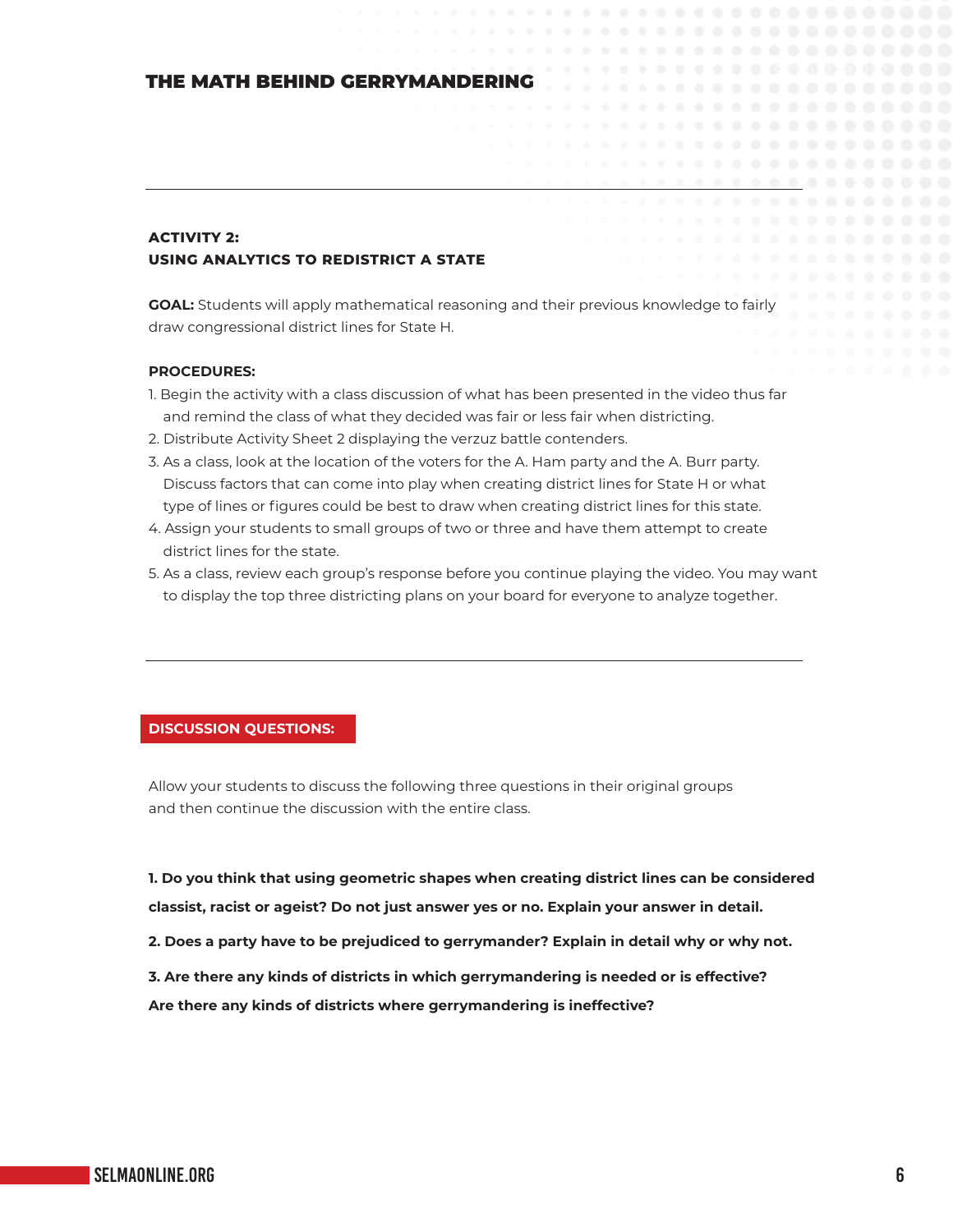# MATH ACTIVITY **1**

It's a battle between the parties! Look at the two images that show congressional lines breaking State H into five districts. The votes for the *A. HAM PARTY* are shown by the gold stars and the votes for the *A. BURR PARTY* are shown by the purple stars.



**Which plan is fair? Which plan is less fair? Who should win this verzus battle? Explain your reasoning with numerical evidence to support your choice.**

**\_**\_\_\_\_\_\_\_\_\_\_\_\_\_\_\_\_\_\_\_\_\_\_\_\_\_\_\_\_\_\_\_\_\_\_\_\_\_\_\_\_\_\_\_\_\_\_\_\_\_\_\_\_\_\_\_\_\_\_\_\_\_\_\_\_\_\_\_\_\_\_\_\_\_\_\_\_\_\_\_\_\_\_\_\_\_\_\_\_\_\_\_\_\_\_\_\_\_\_\_\_\_\_\_\_\_ \_\_\_\_\_\_\_\_\_\_\_\_\_\_\_\_\_\_\_\_\_\_\_\_\_\_\_\_\_\_\_\_\_\_\_\_\_\_\_\_\_\_\_\_\_\_\_\_\_\_\_\_\_\_\_\_\_\_\_\_\_\_\_\_\_\_\_\_\_\_\_\_\_\_\_\_\_\_\_\_\_\_\_\_\_\_\_\_\_\_\_\_\_\_\_\_\_\_\_\_\_\_\_\_\_\_ \_\_\_\_\_\_\_\_\_\_\_\_\_\_\_\_\_\_\_\_\_\_\_\_\_\_\_\_\_\_\_\_\_\_\_\_\_\_\_\_\_\_\_\_\_\_\_\_\_\_\_\_\_\_\_\_\_\_\_\_\_\_\_\_\_\_\_\_\_\_\_\_\_\_\_\_\_\_\_\_\_\_\_\_\_\_\_\_\_\_\_\_\_\_\_\_\_\_\_\_\_\_\_\_\_\_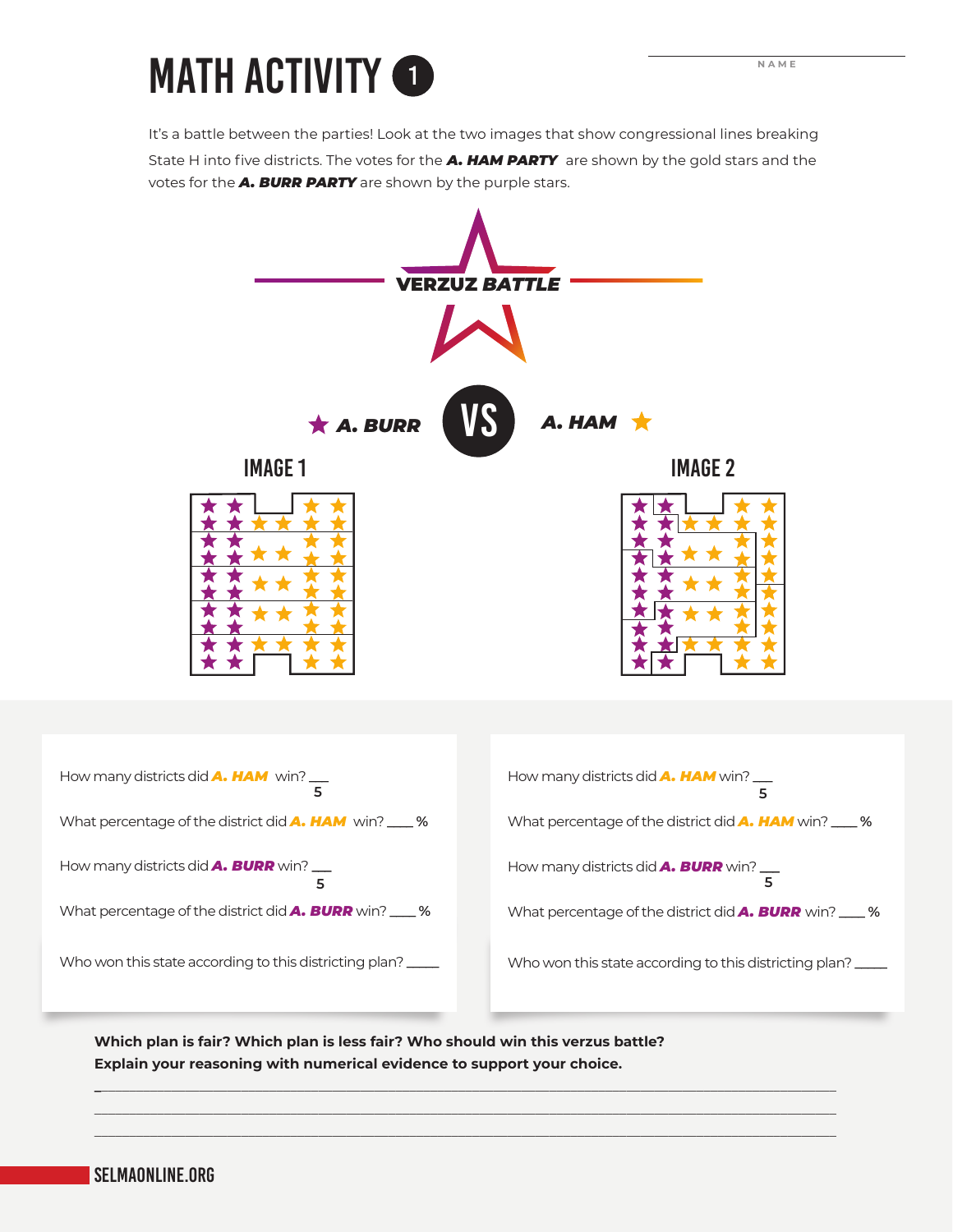### MATH ACTIVITY <sup>2</sup> **NAME** 2

State H political party influencers are configured in the image below. The votes for the *A. BURR PARTY* are shown by the purple stars and the votes for the *A. HAM PARTY* are shown by the gold stars. State H will send 10 representatives to Congress. What number of seats should each party get fairly? Make sure to provide mathematical evidence to support your answer.

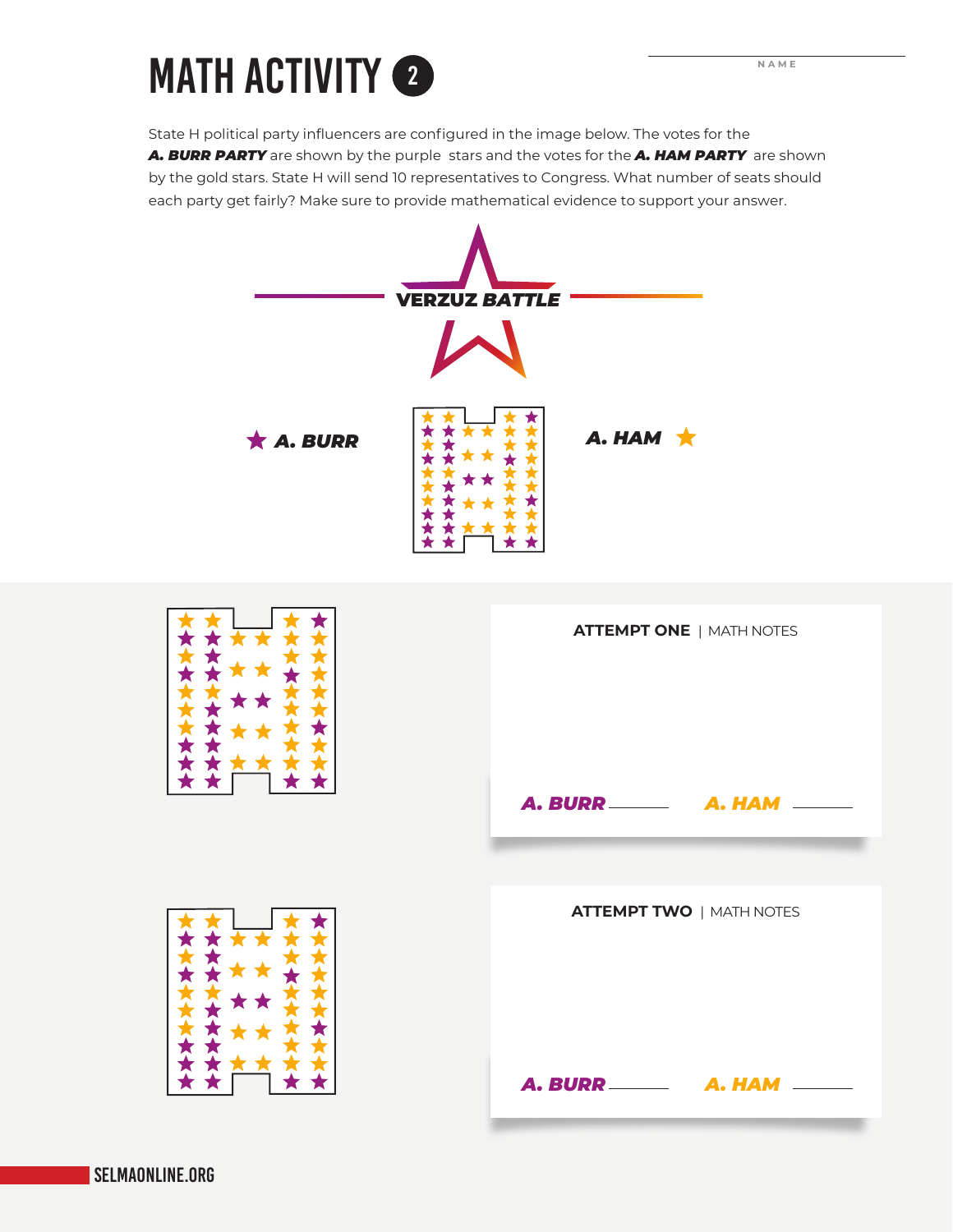**NAME**

 $=$   $\frac{1}{2}$ 

### MATH ACTIVITY <sup>3</sup>

#### **ACTIVITY 3: UNDERSTANDING THE EFFICIENCY GAP**

The **efficiency gap** is the difference in the two party's wasted votes, divided by the total number of votes.

The table below shows the voters for the five districts in State H. There are **100** voters in each district which leads to **500** total voters. With 100 district voters, 51 votes are required to win. Answer the questions below and calculate the efficiency gap.

| <b>DISTRICT</b> | A. HAM PARTY | <b>A. BURR PARTY</b> | A. HAM WASTED VOTES | <b>A. BURR WASTED VOTES</b> |
|-----------------|--------------|----------------------|---------------------|-----------------------------|
|                 | 60           | 40                   |                     |                             |
| $\mathbf{z}$    | 25           | 75                   |                     |                             |
| 3               | 35           | 65                   |                     |                             |
| 4               | 53           | 47                   |                     |                             |
| 5               | 41           | 59                   |                     |                             |
| <b>TOTAL</b>    |              |                      |                     |                             |

According to the votes, A. Ham Party wins \_\_\_\_\_\_\_\_\_ seats and A. Burr Party wins \_\_\_\_\_\_\_\_\_ seats.

Efficiency  $gap = \frac{(A. \text{Burn}) \text{Total Wasted Votes} - (A. \text{Ham}) \text{Total Wasted Votes}}{1 - 1}$ 

Total Number of Votes

Efficiency gap as a decimal is \_\_\_\_\_\_\_\_\_\_\_\_\_\_\_\_\_\_\_\_\_\_

Efficiency gap percentage is \_\_\_\_\_\_\_\_\_\_\_\_\_\_\_\_\_\_\_\_\_\_\_

A maximum efficiency gap of \_\_\_\_\_\_\_\_\_\_ % is shown for State H.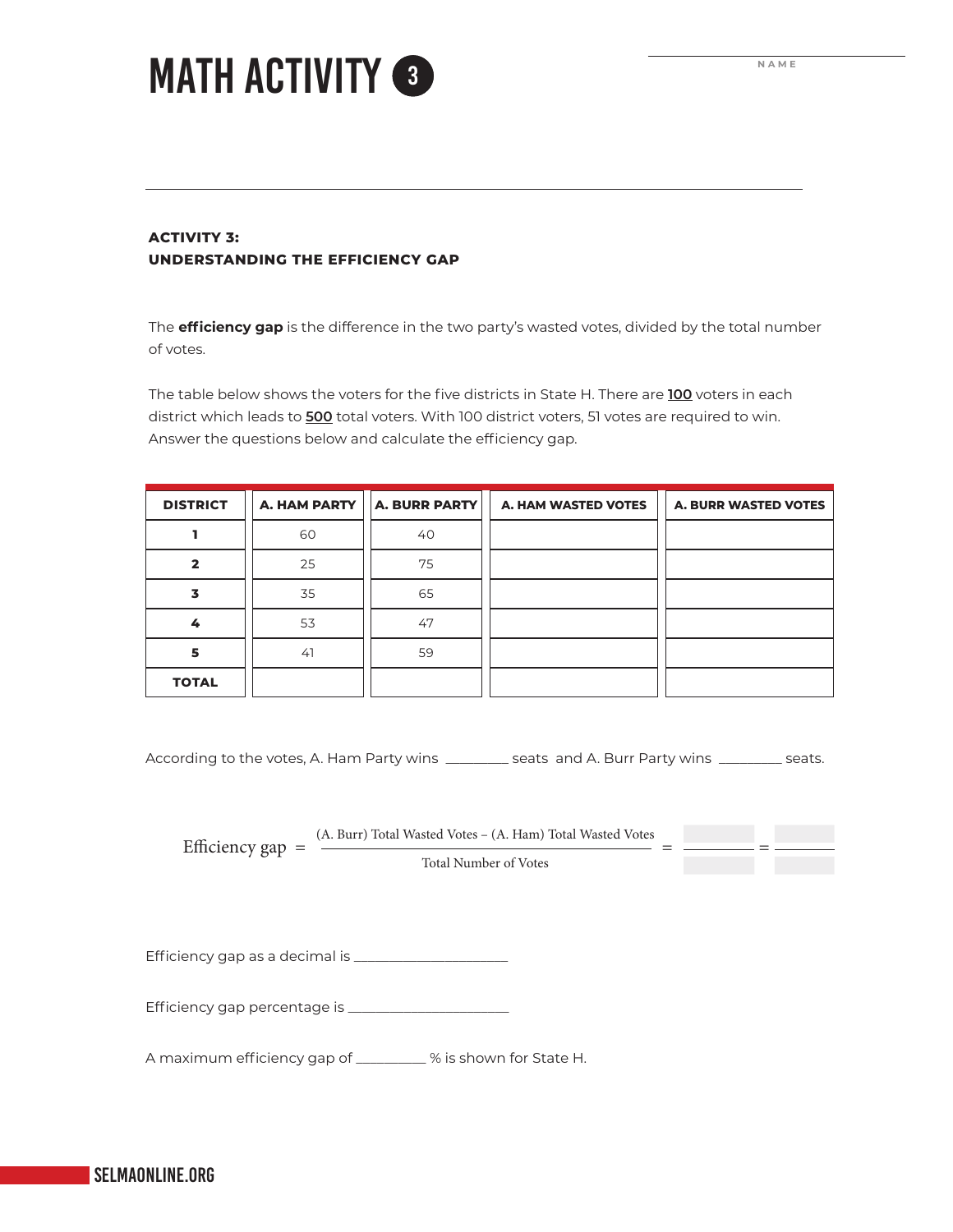### ANSWER KEY

#### **ACTIVITY 3: UNDERSTANDING THE EFFICIENCY GAP**

The **efficiency gap** is the difference in the two party's wasted votes, divided by the total number of votes.

The table below shows the voters for the five districts in State H. There are **100** voters in each district which leads to **500** total voters. With 100 district voters, 51 votes are required to win. Answer the questions below and calculate the efficiency gap.

| <b>DISTRICT</b> | <b>A. HAM PARTY</b> | <b>A. BURR PARTY</b> | A. HAM WASTED VOTES | <b>A. BURR WASTED VOTES</b> |
|-----------------|---------------------|----------------------|---------------------|-----------------------------|
|                 | 60                  | 40                   | $60 - 51 = 9$       |                             |
| 2               | 25                  | 75                   | 25                  | $75 - 51 = 24$              |
| 3               | 35                  | 65                   | 35                  | $65 - 51 = 14$              |
| 4               | 53                  | 47                   | $53 - 51 = 2$       |                             |
| 5               | 41                  | 59                   | 41                  | $59 - 41 = 18$              |
| <b>TOTAL</b>    |                     |                      | 112                 | 143                         |

| According to the votes, A. Ham Party wins _ | _seats and A. Burr Party wins _<br>seats. |  |
|---------------------------------------------|-------------------------------------------|--|
|---------------------------------------------|-------------------------------------------|--|

| Efficiency gap $=$ | (A. Burr) Total Wasted Votes – (A. Ham) Total Wasted Votes | $143 - 112$ |     |
|--------------------|------------------------------------------------------------|-------------|-----|
|                    | Total Number of Votes                                      | 500         | 500 |

| Efficiency gap as a decimal is | <b>0.062</b> |
|--------------------------------|--------------|
|                                |              |

6.2% Efficiency gap percentage is \_\_\_\_\_\_

A maximum efficiency gap of  $\begin{array}{l} \textbf{\textcolor{blue}{6.2}} \\ \textbf{\textcolor{blue}{6.8}} \\ \textbf{\textcolor{blue}{6.8}} \\ \textbf{\textcolor{blue}{6.8}} \\ \textbf{\textcolor{blue}{6.9}} \\ \textbf{\textcolor{blue}{6.9}} \\ \textbf{\textcolor{blue}{6.9}} \\ \textbf{\textcolor{blue}{6.9}} \\ \textbf{\textcolor{blue}{6.9}} \\ \textbf{\textcolor{blue}{6.9}} \\ \textbf{\textcolor{blue}{6.9}} \\ \textbf{\textcolor{blue}{6.9}} \\ \textbf{\textcolor{blue}{6.9}} \\ \textbf$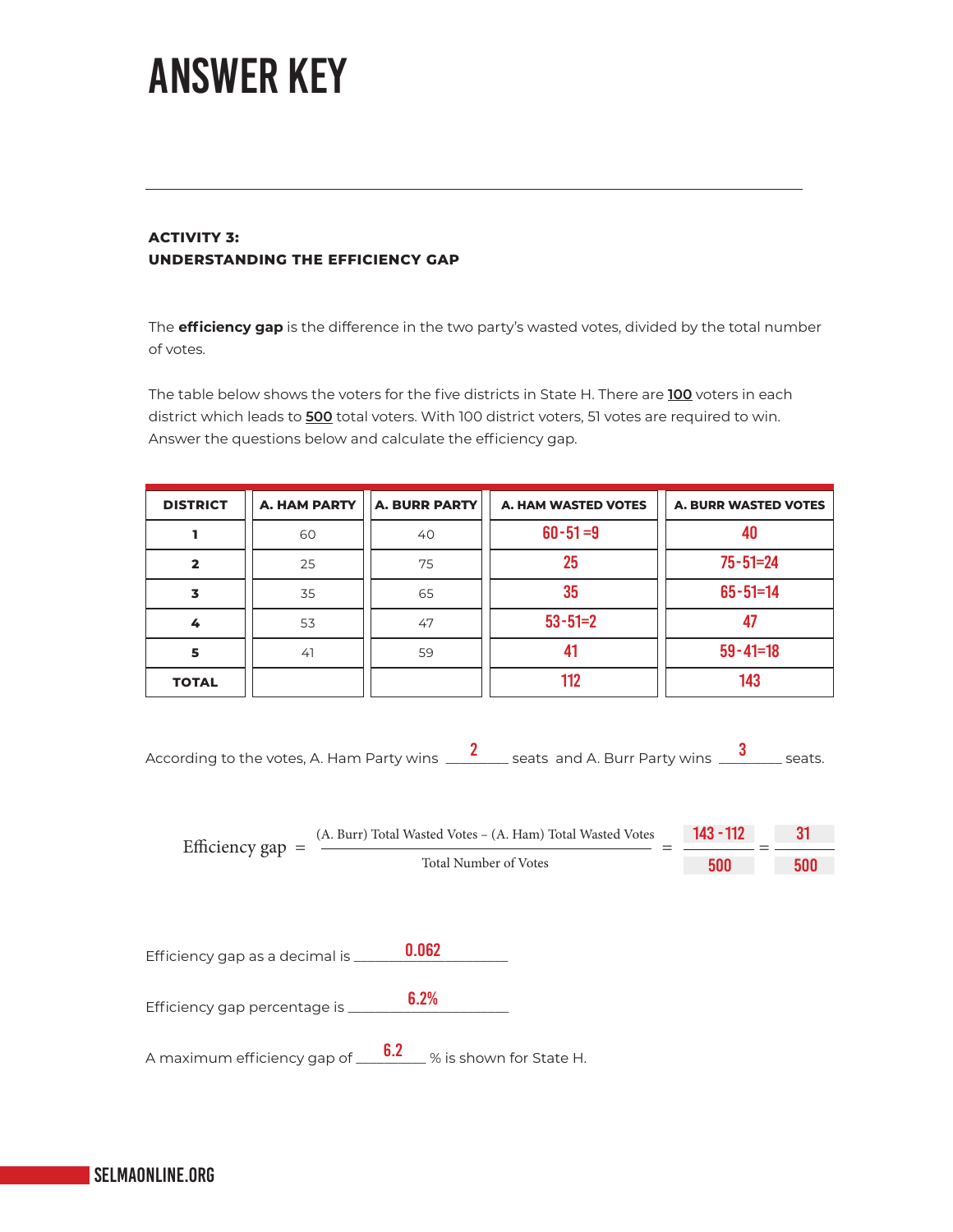### DIVE DEEPER CROSS-CURRICULAR EXTENSION ACTIVITIES



 $\Box$  **Research** how district lines are drawn in your state, and look for examples of gerrymandering.

If you discover this tactic is being used, write a letter or even request an appointment with your state lawmakers to discuss your concerns.

### 4

 $\Box$  **Spread awareness** about how gerrymandering can affect historically disenfranchised groups.



#### $\Box$  **Educate yourself** about

candidates who are running for political office, and share what you have learned with others. If you are of voting age, make sure you are registered to vote. Then, vote for the candidates who support redistricting reform.



#### **D** Partner with organizations in

your state that educate citizens about redistricting, and advocate for change where it is needed.



The term "redlining" refers to a process the federal government used from 1935-1940 to create maps of every metropolitan area in the country. These maps were color-coded by the federal government's Home Owners Loan Corp. to indicate where they believed it was "safe" to insure mortgages.

Communities with Black residents were colored red to indicate to appraisers that these neighborhoods were too risky to insure home mortgages.

#### $\Box$  **Research redlining** and

educate yourself about the ways it has contributed to systemic racism in our country. The book *The Color of Law* by Richard Rothstein, is a great place to start.